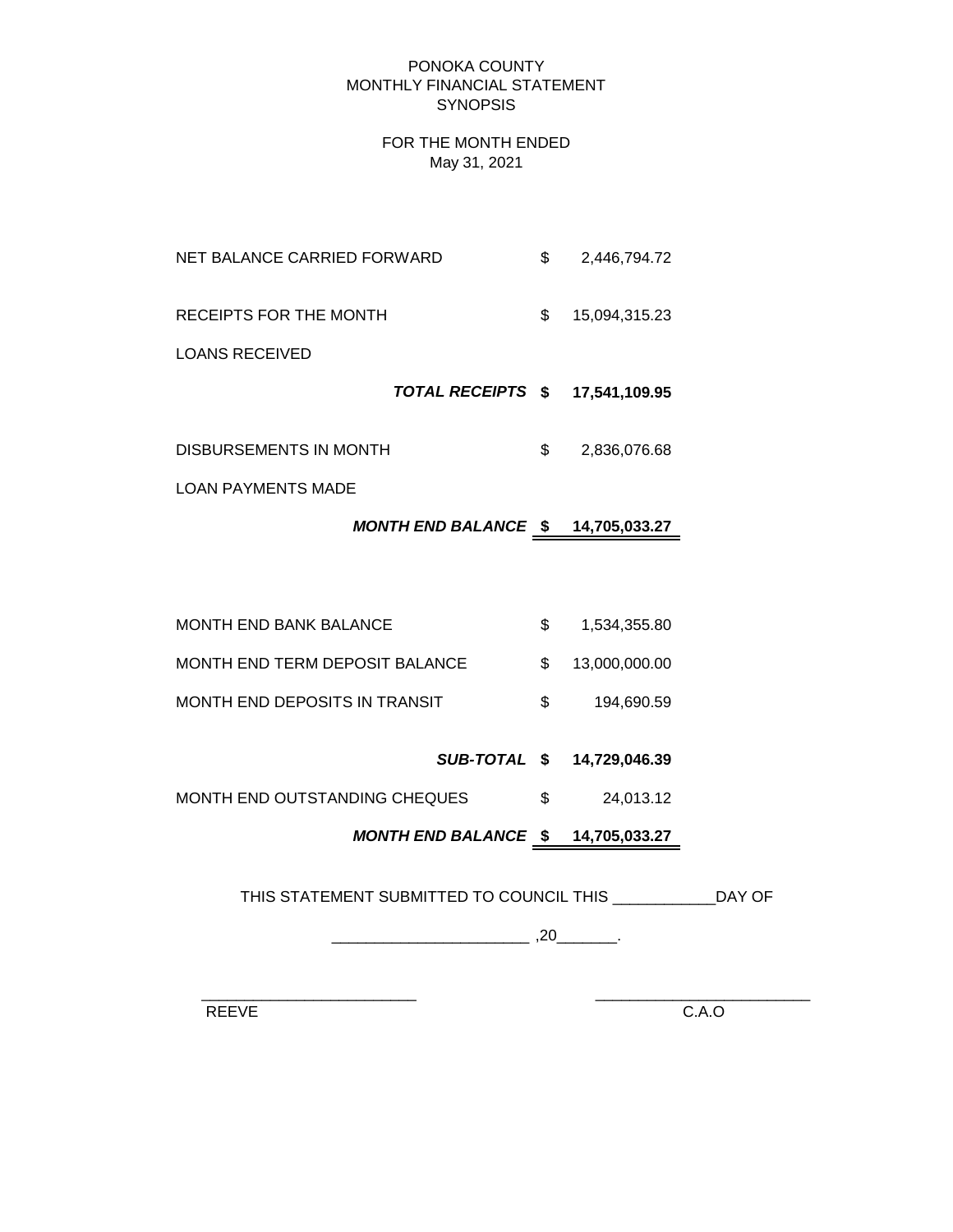### PONOKA COUNTY MONTHLY FINANCIAL STATEMENT

### FOR THE MONTH ENDED May 31,2021

|                                                                                                          | <b>GENERAL</b>         | <b>Previous Month</b> |                  |            |  | <b>PAYROLL</b> |  |
|----------------------------------------------------------------------------------------------------------|------------------------|-----------------------|------------------|------------|--|----------------|--|
| NET BALANCE AT END OF PREVIOUS MONTH                                                                     | \$<br>2,274,823.06 \$  |                       | $(17,659.97)$ \$ | 5,015.76   |  |                |  |
| RECEIPTS FOR THE MONTH<br><b>OUTSTANDING DEPOSITS</b>                                                    | \$<br>1,828,243.78 \$  |                       | 3,715,341.15 \$  | 262,053.03 |  |                |  |
| <b>TERMS</b>                                                                                             | \$<br>13,000,000.00 \$ |                       | 13,000,000.00 \$ |            |  |                |  |
| <b>SUB TOTAL</b>                                                                                         | \$<br>17,103,066.84 \$ |                       | 16,697,681.18 \$ | 267,068.79 |  |                |  |
| LESS:                                                                                                    |                        |                       |                  |            |  |                |  |
| <b>CHEQUES ISSUED</b>                                                                                    | \$<br>2,538,633.66 \$  |                       | 1,422,858.12 \$  | 262,060.41 |  |                |  |
| <b>Bank Charges</b><br><b>INTEREST TO GENERAL</b><br>PAP In Transit (ATB - National Tire & Rimbey Agrim) | \$<br>35,358.60 \$     |                       | 35,358.60        | 8.38       |  |                |  |
| <b>MONTH END BALANCE \$</b>                                                                              | 14,529,074.58 \$       |                       | 15,239,464.46 \$ | 5,000.00   |  |                |  |
| BANK BALANCE AT END OF MONTH                                                                             | \$<br>1,358,388.73 \$  |                       | 2,469,556.52 \$  | 5,008.38   |  |                |  |
| <b>TERM DEPOSIT BALANCE</b>                                                                              | \$<br>13,000,000.00 \$ |                       | 13,000,000.00 -  |            |  |                |  |
| <b>OUTSTANDING DEPOSITS</b>                                                                              | \$<br>194,690.59 \$    |                       | 53,351.41 \$     |            |  |                |  |
| FROM TRUST ACCOUNTS                                                                                      | \$                     | \$                    |                  | \$         |  |                |  |
| <b>SUB-TOTAL</b>                                                                                         | \$<br>14,553,079.32 \$ |                       | 15,522,907.93 \$ | 5,008.38   |  |                |  |
| LESS:                                                                                                    |                        |                       |                  |            |  |                |  |
| <b>OUTSTANDING CHEQUES</b>                                                                               | \$<br>24,004.74 \$     |                       | 283,443.47 \$    |            |  |                |  |
| <b>INTEREST TO GENERAL ACCOUNT</b>                                                                       |                        |                       |                  | \$<br>8.38 |  |                |  |
| <b>MONTH END BALANCE \$</b>                                                                              | 14,529,074.58 \$       |                       | 15,239,464.46 \$ | 5,000.00   |  |                |  |